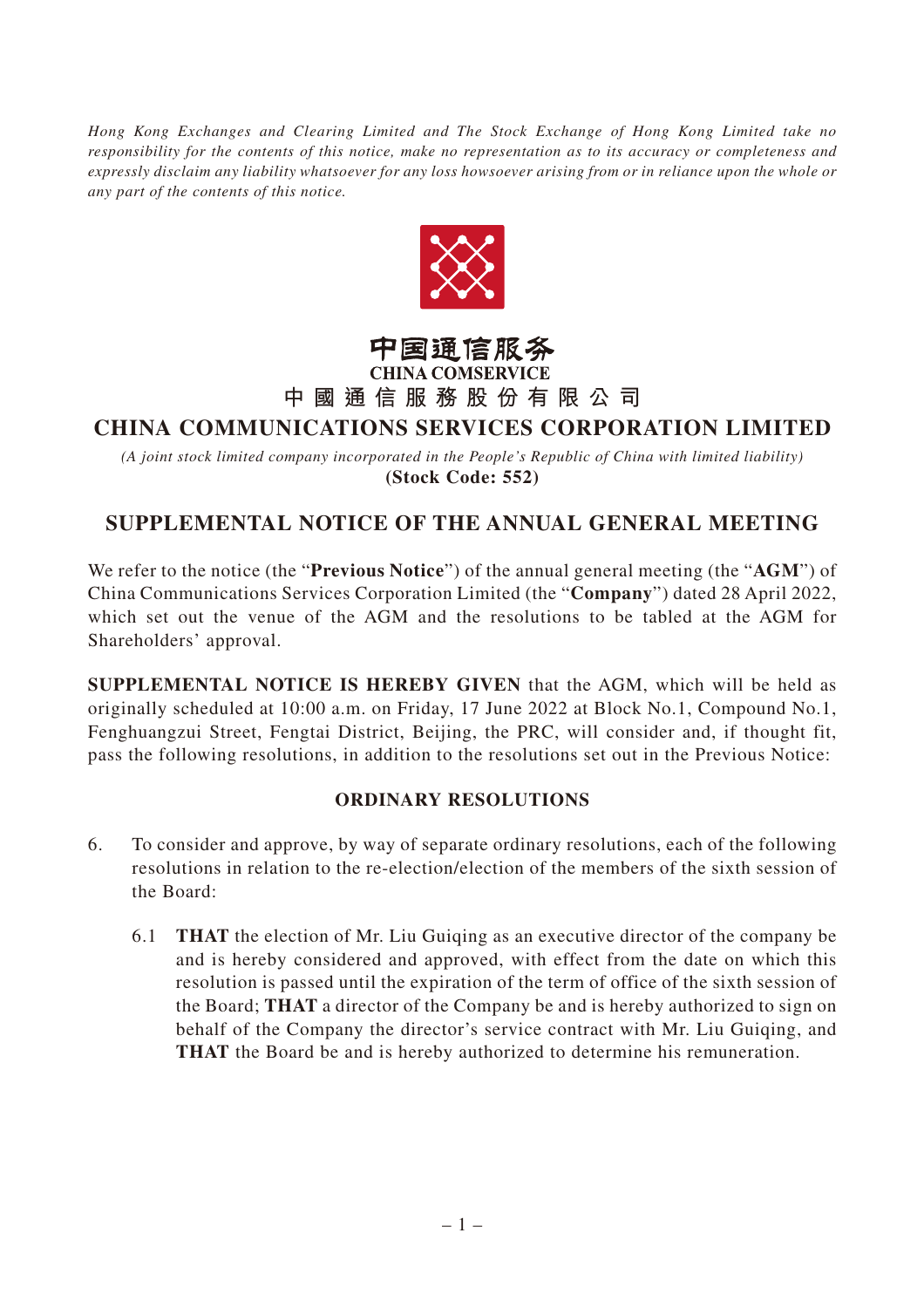- 6.2 **THAT** the re-election of Mr. Huang Xiaoqing as an executive director of the company be and is hereby considered and approved, with effect from the date on which this resolution is passed until the expiration of the term of office of the sixth session of the Board; **THAT** a director of the Company be and is hereby authorized to sign on behalf of the Company the director's service contract with Mr. Huang Xiaoqing, and **THAT** the Board be and is hereby authorized to determine his remuneration.
- 6.3 **THAT** the re-election of Ms. Zhang Xu as an executive director of the company be and is hereby considered and approved, with effect from the date on which this resolution is passed until the expiration of the term of office of the sixth session of the Board; **THAT** a director of the Company be and is hereby authorized to sign on behalf of the Company the director's service contract with Ms. Zhang Xu, and **THAT** the Board be and is hereby authorized to determine her remuneration.
- 6.4 **THAT** the re-election of Mr. Gao Tongqing as a non-executive director of the company be and is hereby considered and approved, with effect from the date on which this resolution is passed until the expiration of the term of office of the sixth session of the Board; **THAT** a director of the Company be and is hereby authorized to sign on behalf of the Company the director's service contract with Mr. Gao Tongqing, and **THAT** the Board be and is hereby authorized to determine his remuneration.
- 6.5 **THAT** the re-election of Mr. Mai Yanzhou as a non-executive director of the company be and is hereby considered and approved, with effect from the date on which this resolution is passed until the expiration of the term of office of the sixth session of the Board; **THAT** a director of the Company be and is hereby authorized to sign on behalf of the Company the director's service contract with Mr. Mai Yanzhou, and **THAT** the Board be and is hereby authorized to determine his remuneration.
- 6.6 **THAT** the re-election of Mr. Huang Zhen as a non-executive director of the company be and is hereby considered and approved, with effect from the date on which this resolution is passed until the expiration of the term of office of the sixth session of the Board; **THAT** a director of the Company be and is hereby authorized to sign on behalf of the Company the director's service contract with Mr. Huang Zhen, and **THAT** the Board be and is hereby authorized to determine his remuneration.
- 6.7 **THAT** the re-election of Mr. Siu Wai Keung, Francis as an independent non-executive director of the company be and is hereby considered and approved, with effect from the date on which this resolution is passed until the expiration of the term of office of the sixth session of the Board; **THAT** a director of the Company be and is hereby authorized to sign on behalf of the Company the director's service contract with Mr. Siu Wai Keung, Francis, and **THAT** the Board be and is hereby authorized to determine his remuneration.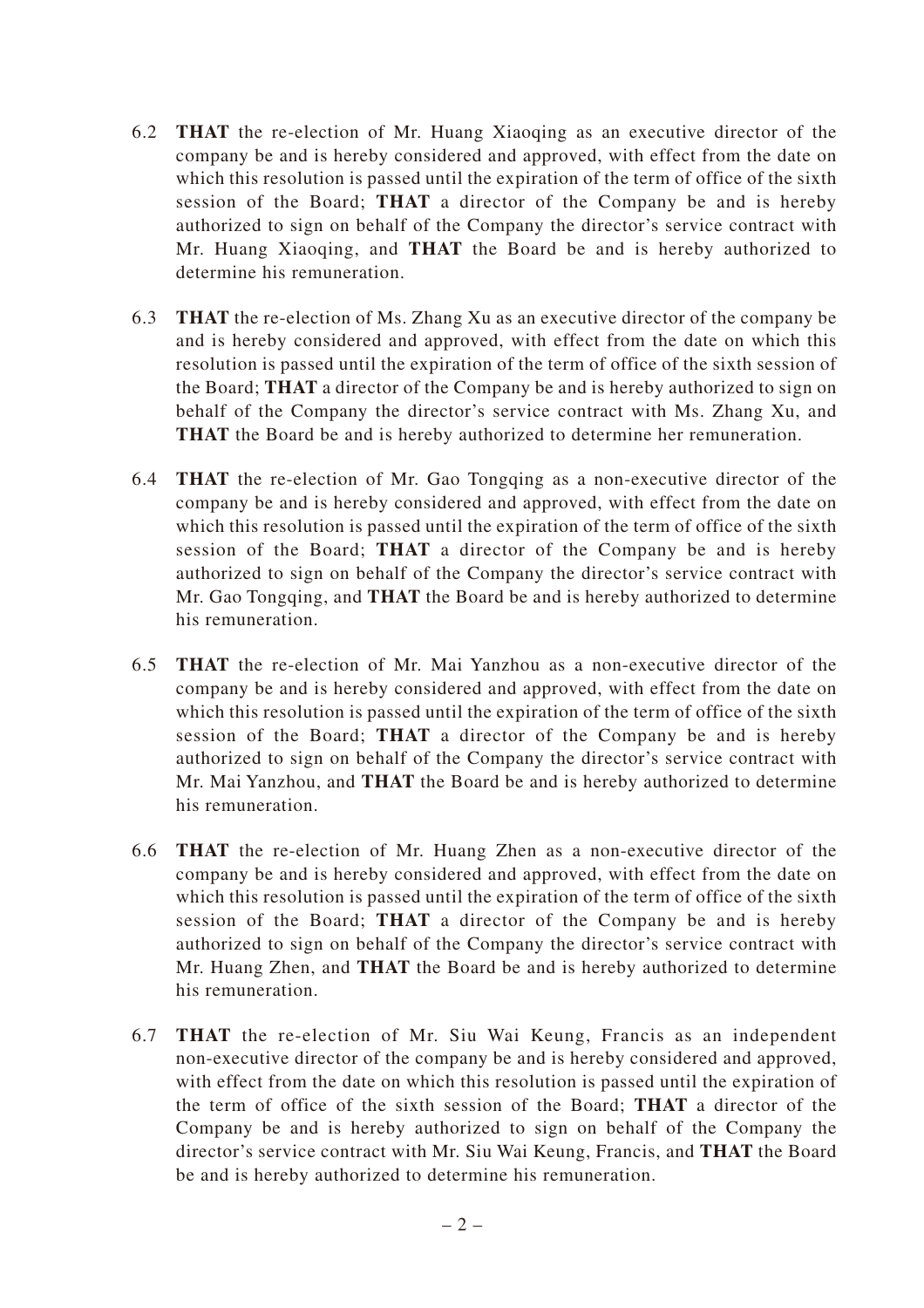- 6.8 **THAT** the re-election of Mr. Lv Tingjie as an independent non-executive director of the company be and is hereby considered and approved, with effect from the date on which this resolution is passed until the expiration of the term of office of the sixth session of the Board; **THAT** a director of the Company be and is hereby authorized to sign on behalf of the Company the director's service contract with Mr. Lv Tingjie, and **THAT** the Board be and is hereby authorized to determine his remuneration.
- 6.9 **THAT** the election of Mr. Wang Qi as an independent non-executive director of the company be and is hereby considered and approved, with effect from the date on which this resolution is passed until the expiration of the term of office of the sixth session of the Board; **THAT** a director of the Company be and is hereby authorized to sign on behalf of the Company the director's service contract with Mr. Wang Qi, and **THAT** the Board be and is hereby authorized to determine his remuneration.
- 6.10 **THAT** the election of Mr. Wang Chunge as an independent non-executive director of the company be and is hereby considered and approved, with effect from the date on which this resolution is passed until the expiration of the term of office of the sixth session of the Board; **THAT** a director of the Company be and is hereby authorized to sign on behalf of the Company the director's service contract with Mr. Wang Chunge, and **THAT** the Board be and is hereby authorized to determine his remuneration.
- 7. To consider and approve, by way of separate ordinary resolutions, each of the following resolutions in relation to the re-election/election of the members of the sixth session of the Supervisory Committee (shareholder representative supervisors):
	- 7.1 **THAT** the re-election of Ms. Ye Lichun as a supervisor of the company be and is hereby considered and approved, with effect from the date on which this resolution is passed until the expiration of the term of office of the sixth session of the Supervisory Committee; **THAT** a director of the Company be and is hereby authorized to sign on behalf of the Company the supervisor's service contract with Ms. Ye Lichun, and **THAT** the Supervisory Committee be and is hereby authorized to determine her remuneration.
	- 7.2 **THAT** the election of Ms. Cai Manli as a supervisor of the company be and is hereby considered and approved, with effect from the date on which this resolution is passed until the expiration of the term of office of the sixth session of the Supervisory Committee; **THAT** a director of the Company be and is hereby authorized to sign on behalf of the Company the supervisor's service contract with Ms. Cai Manli, and **THAT** the Supervisory Committee be and is hereby authorized to determine her remuneration.